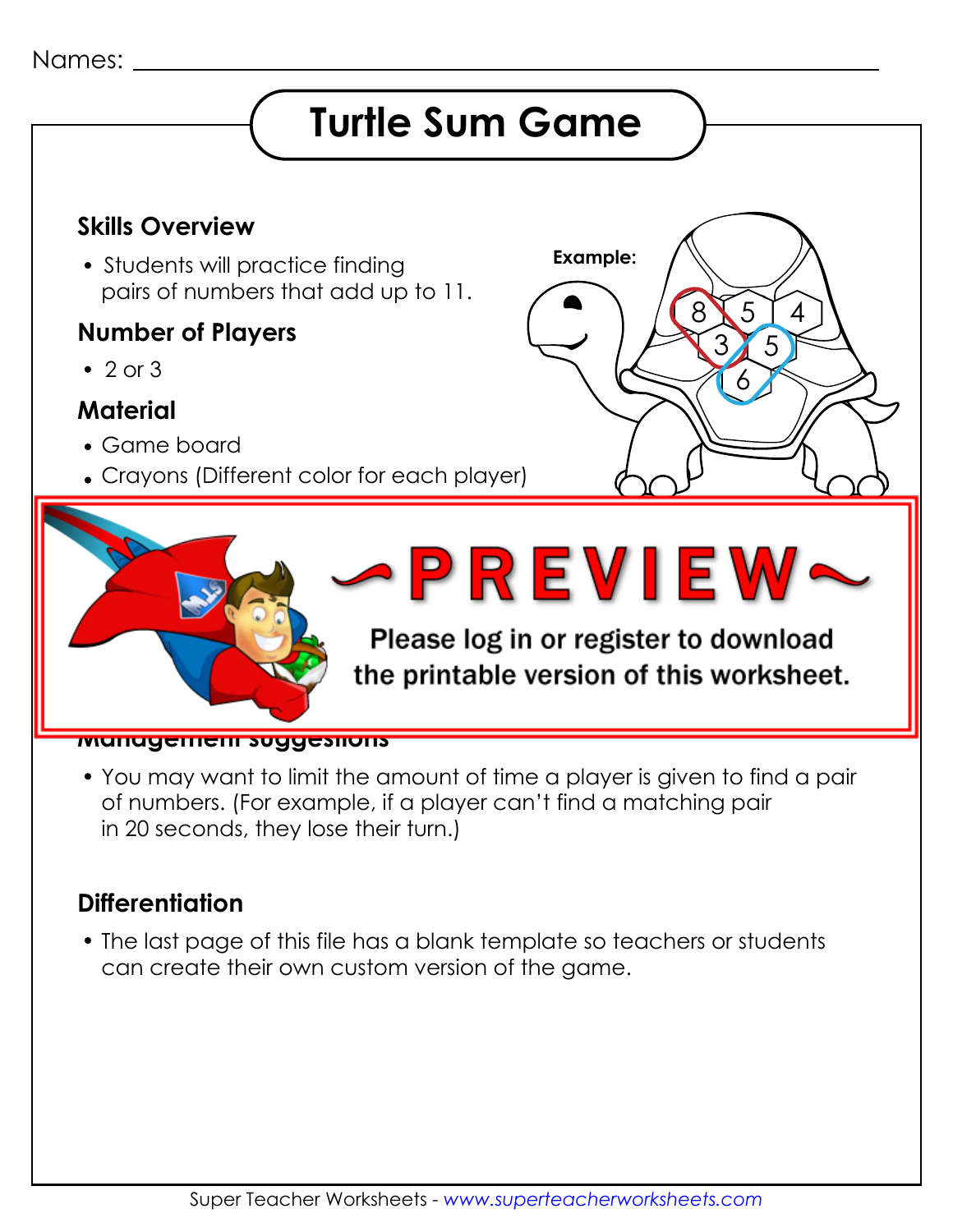| Names: |  |
|--------|--|
|--------|--|

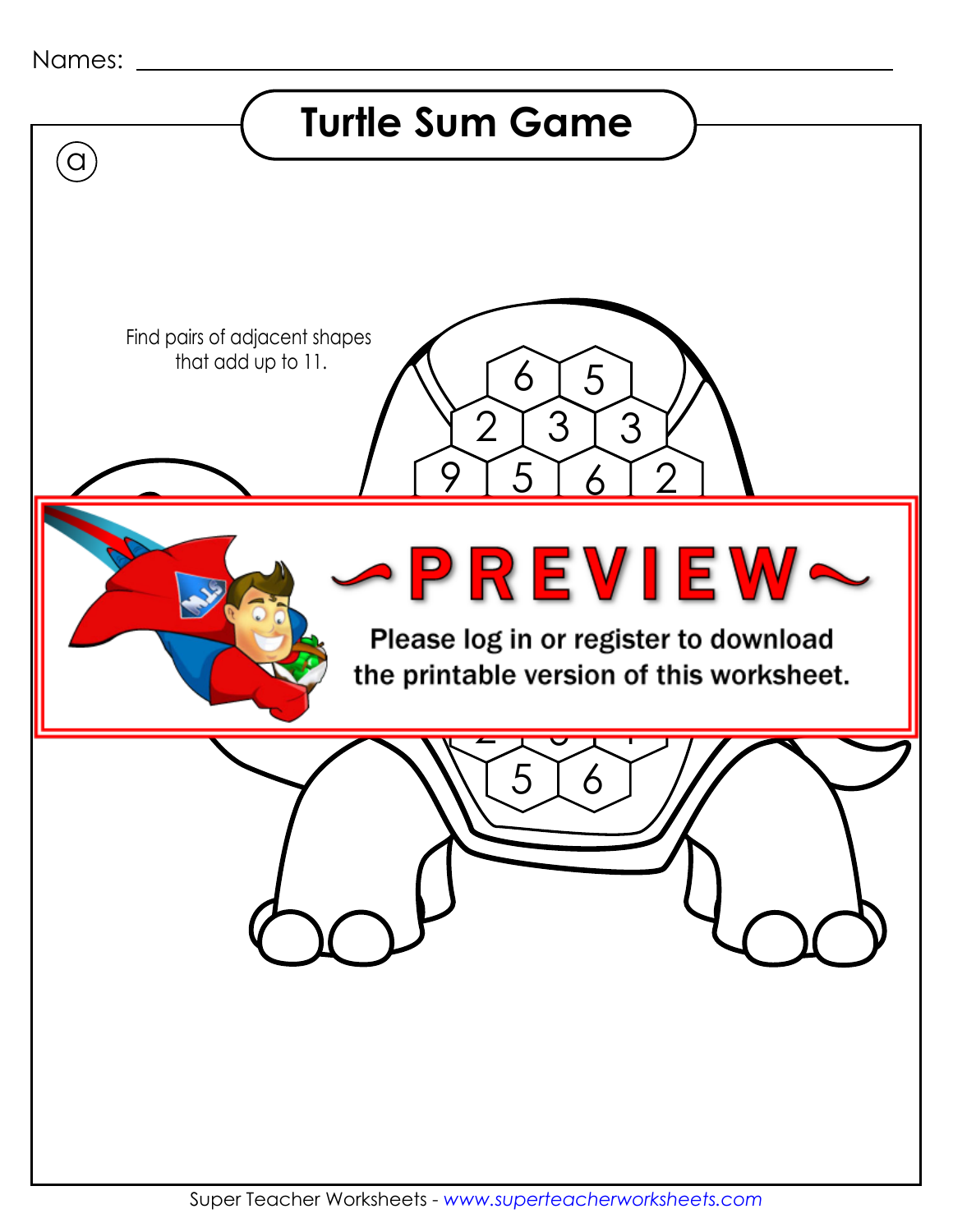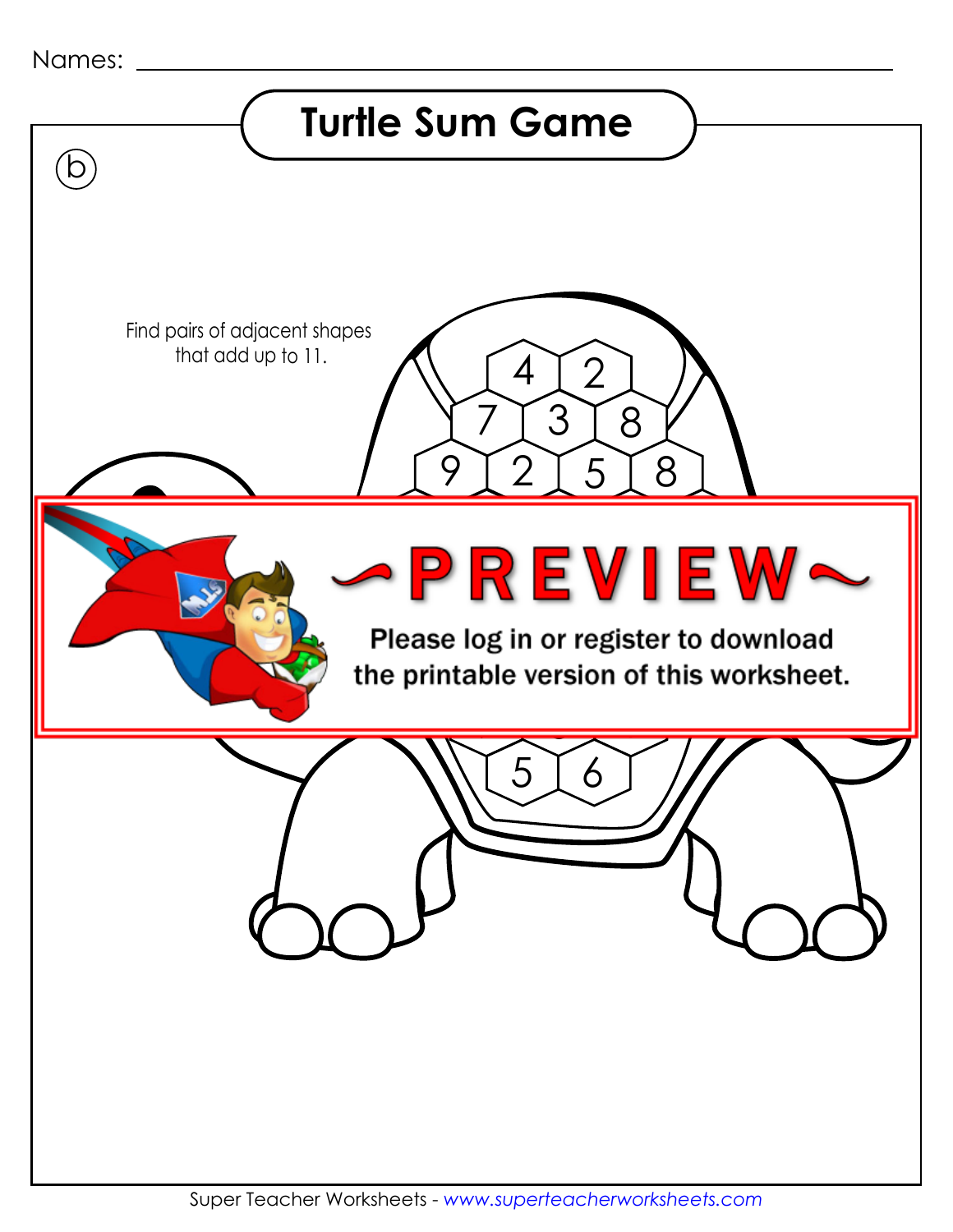| Names: |  |
|--------|--|
|--------|--|

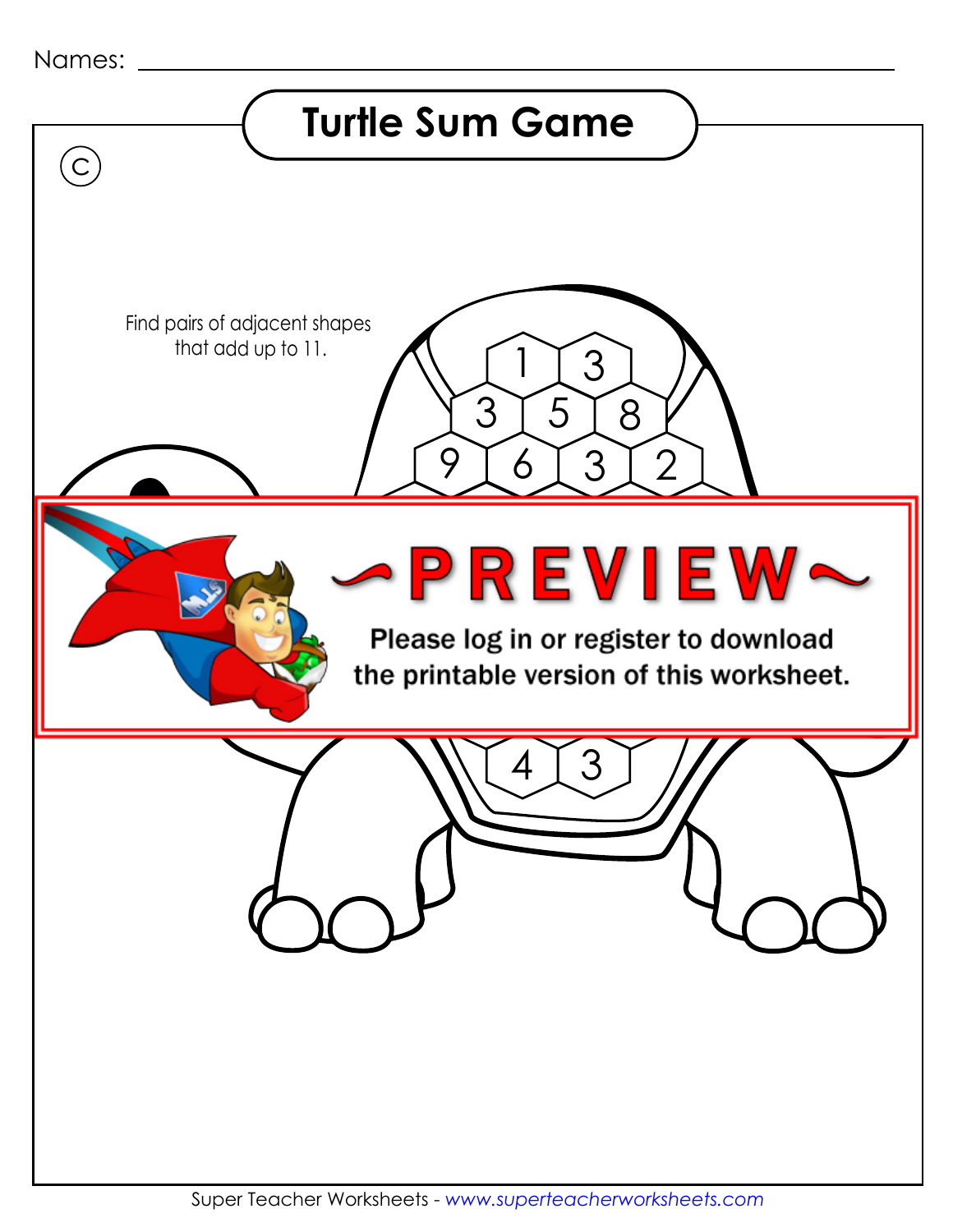| Names:                                                                            |
|-----------------------------------------------------------------------------------|
| <b>Turtle Sum Game</b>                                                            |
| J                                                                                 |
| Find pairs of adjacent shapes                                                     |
| that add up to 11.<br>4<br>$\overline{2}$<br>6                                    |
| 8<br>$\overline{2}$<br>6                                                          |
| PREVIEW                                                                           |
| Please log in or register to download<br>the printable version of this worksheet. |
|                                                                                   |
|                                                                                   |
|                                                                                   |
|                                                                                   |
|                                                                                   |
|                                                                                   |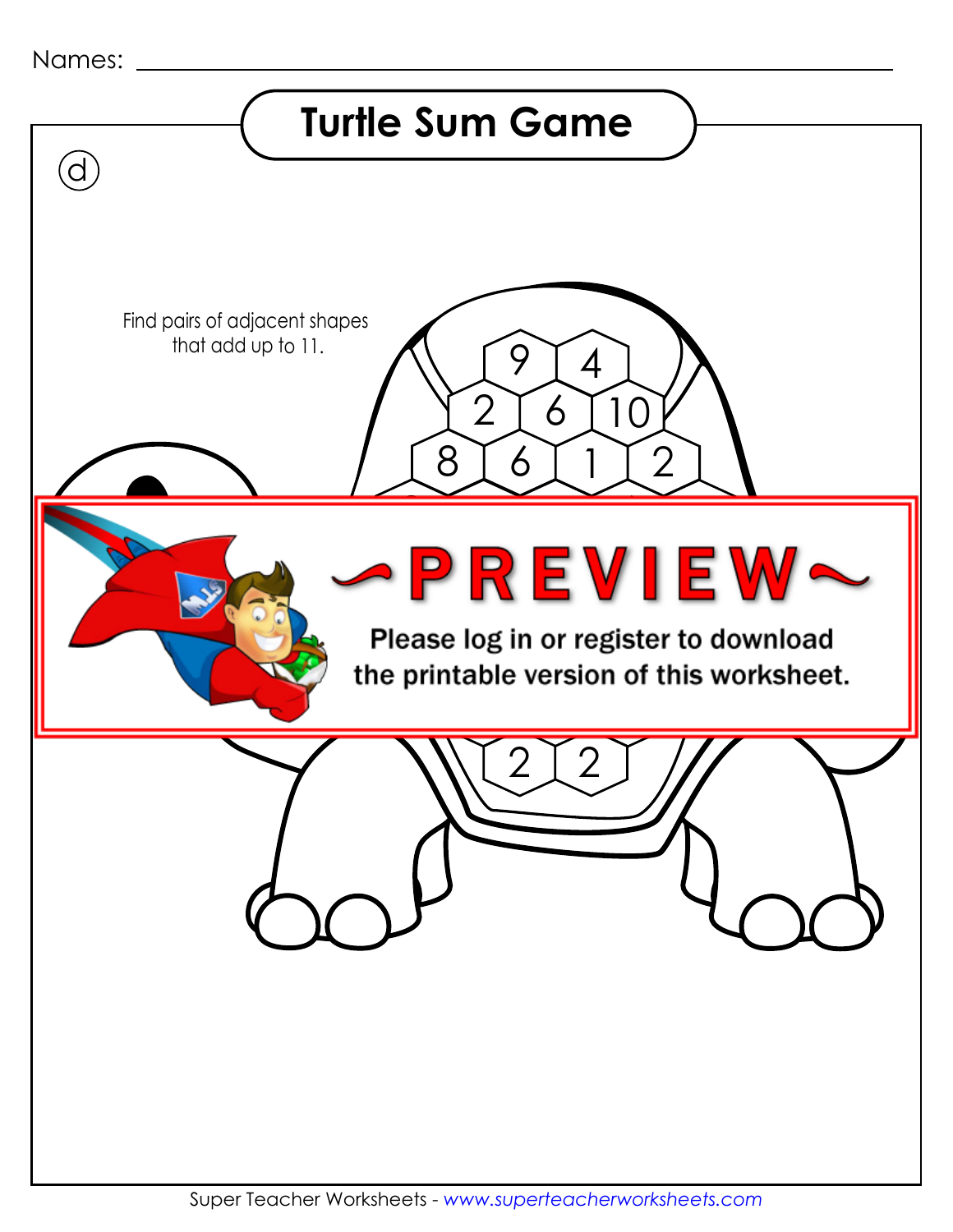## **ANSWER KEY**